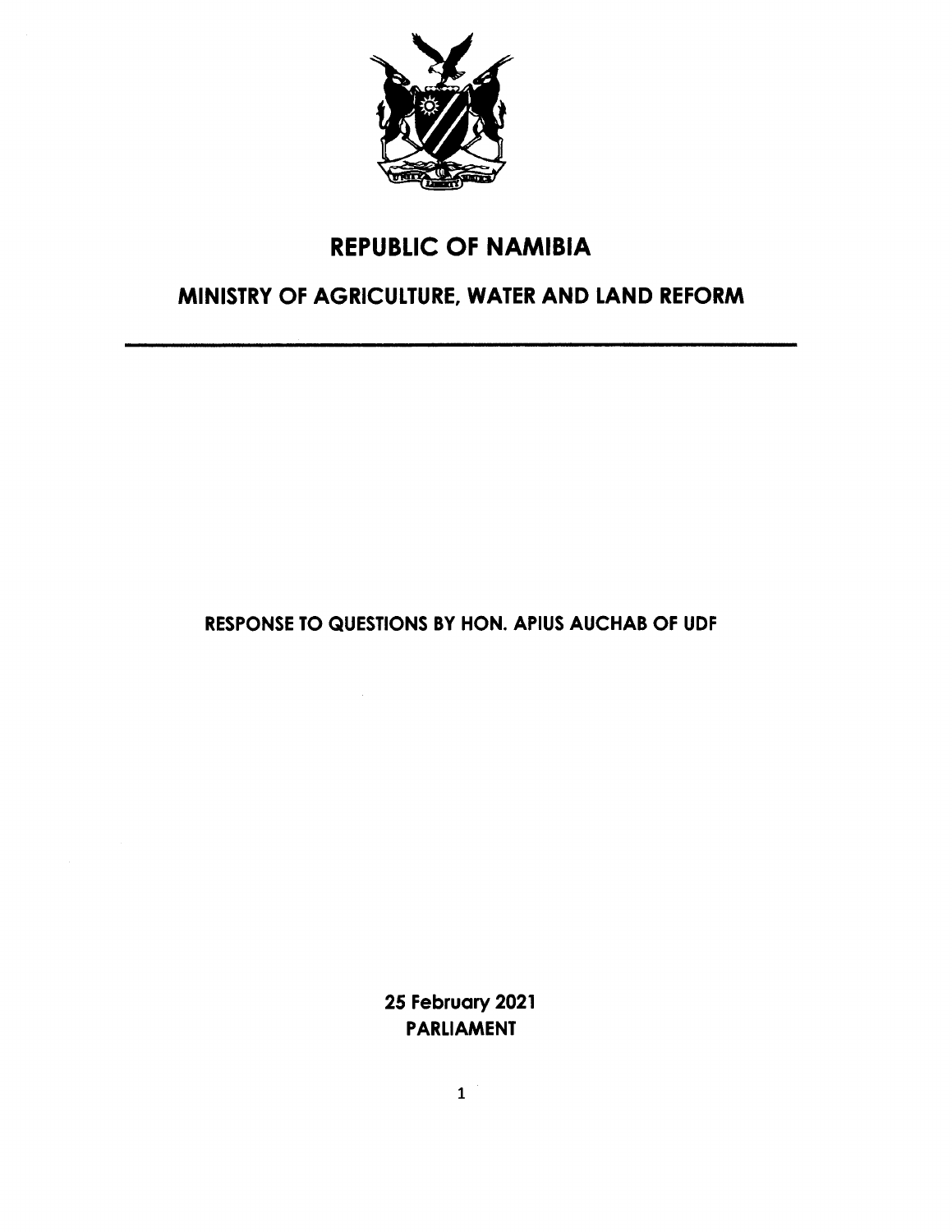## **Honourable Speaker; Honourable Members;**

I rise this afternoon to respond to questions posed by Honourable Apius Auchab of UDF.

**Question 1. May the Honourable Minister share with the farmers in the above mentioned regions (Ohangwena, Erongo and Kunene) seeing the good rainfall all over the country, how visible the restocking programme of the Ministry will be.** To assists the farmers in the said regions.

The Ministry of Agriculture Water and Land Reform under, the 2020/21 financial year budgeted for the Restocking Programme. However, this programme could not be rolled out due to lack of funds as reported by the Honourable Minister during his budget presentation last year. Where a declaration of drought as a national state of emergency is proclaimed by the Head of State, the Government (through the office of the Prime Minister) implements drought relief interventions that are aimed at mitigating the negative impacts of drought on affected and vulnerable communities. These measures include livestock marketing incentives, animal feed, lease of grazing and transport subsidies.

However, The Ministry in collaboration with its development partners is implementing the following interventions to support vulnerable households with quality core breeding stock:

#### **1. Small Stock Distributionand Development Programme in Communal Areas (SSDDCAs)**

This revolving project is aimed at providing quality core breeding flock of suitable local goats to selected vulnerable households to gain a sustainable means of income generation and increased food security. To date a total of 180 beneficiaries have benefited from the project and a total of 3,780 goats were distributed in Kavango west, Kavango East, Zambezi, Otjozondjupa, Erongo, Ohangwena, Khomas, Oshana and Kunene regions. Each farmer received 20 does and 1buck for a maximum of 20 farmers per region.

Each beneficiary of the programme is expected to sign a **Revolving Agreement** with the Ministry to ensure that goats are used for the intended purposes. The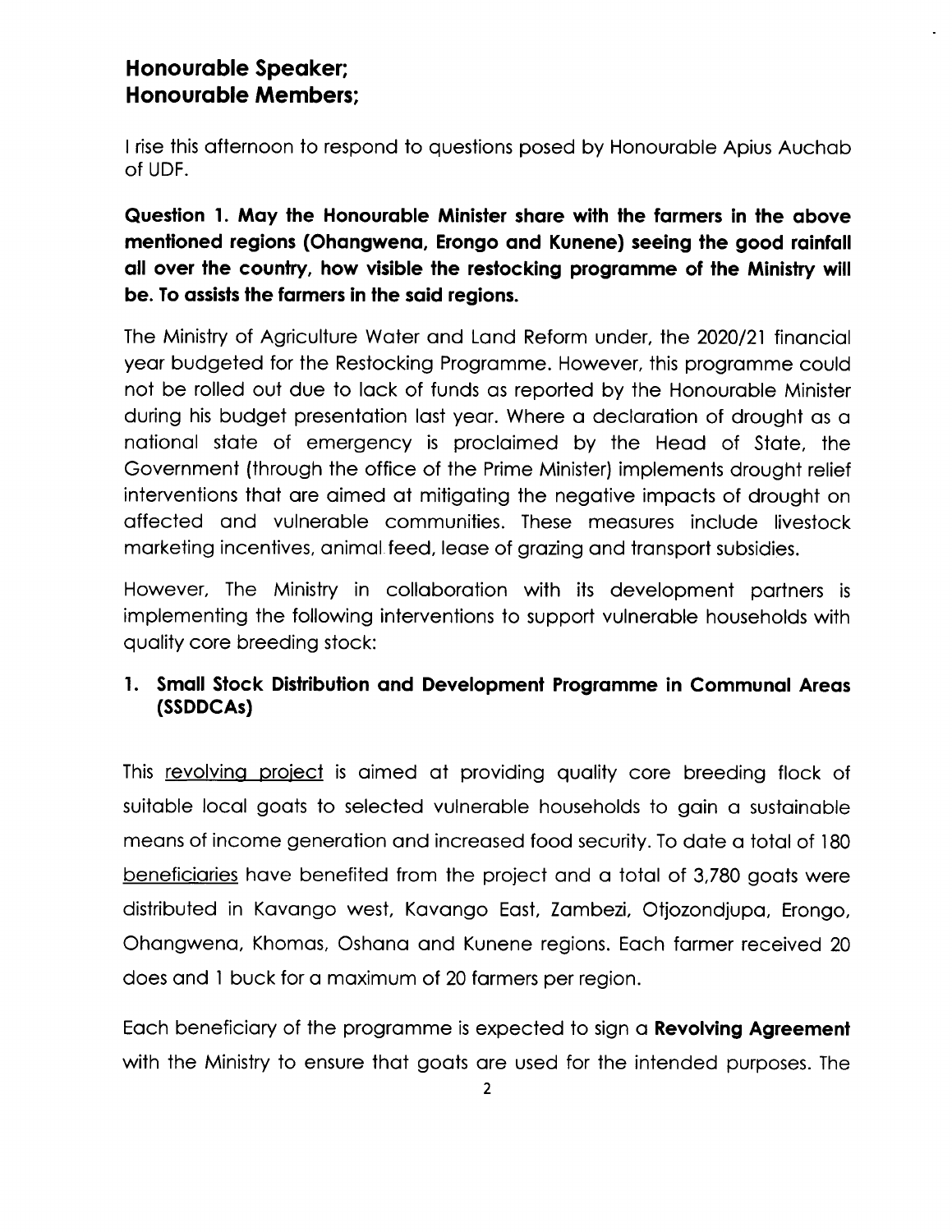beneficiaries are expected to revolve the first 10 does during the 3rd year, the next 5 does during the 4th year and the last 5 does during the 5th year back to the Ministry. The Ministry has also empowered the beneficiaries with training in small stock management. The beneficiaries are being closely monitored through the extension officials of the Ministry to ensure sustainability of the scheme.

#### **2. IREMAKunene Project Small Stock RevolvingScheme**

Honourable Speaker, the IREMA Project is implemented only in Kunene Region in conjunction with the Environmental Investment Fund of Namibia. The Project's Small Stock Revolving Scheme is complementing the Small Stock Development and Distribution to Communal Areas project of the Ministry stated earlier. This scheme is also aimed at providing quality core breeding flock to the citizens. To date, the Ministry has handed over 400 Does and 20 Bucks as well as fodder, medicine and vaccine with an estimated value of Nine Hundred Thousand Namibia Dollars (N\$ 900 000.00) to farmers in the Kunene Region.

**Question 2. Honourable Minister, you will agree with me the livestock numbers had been cut to the core, because of the drought and now is the time that Communal Farmers who have lost combine number of 57937 cattle enjoy the much needed attention of the Ministry to rebuild their livestock which is the source of the livelihood.**

I concur with the Hon. Member and that is why the Ministry will continue to implement the aforesaid programmes as stipulated in the response to question 1.

The Ministry is also going to implement the following intervention, to support farmers rebuild their livestock herds.

**• Hydroponics fodder production**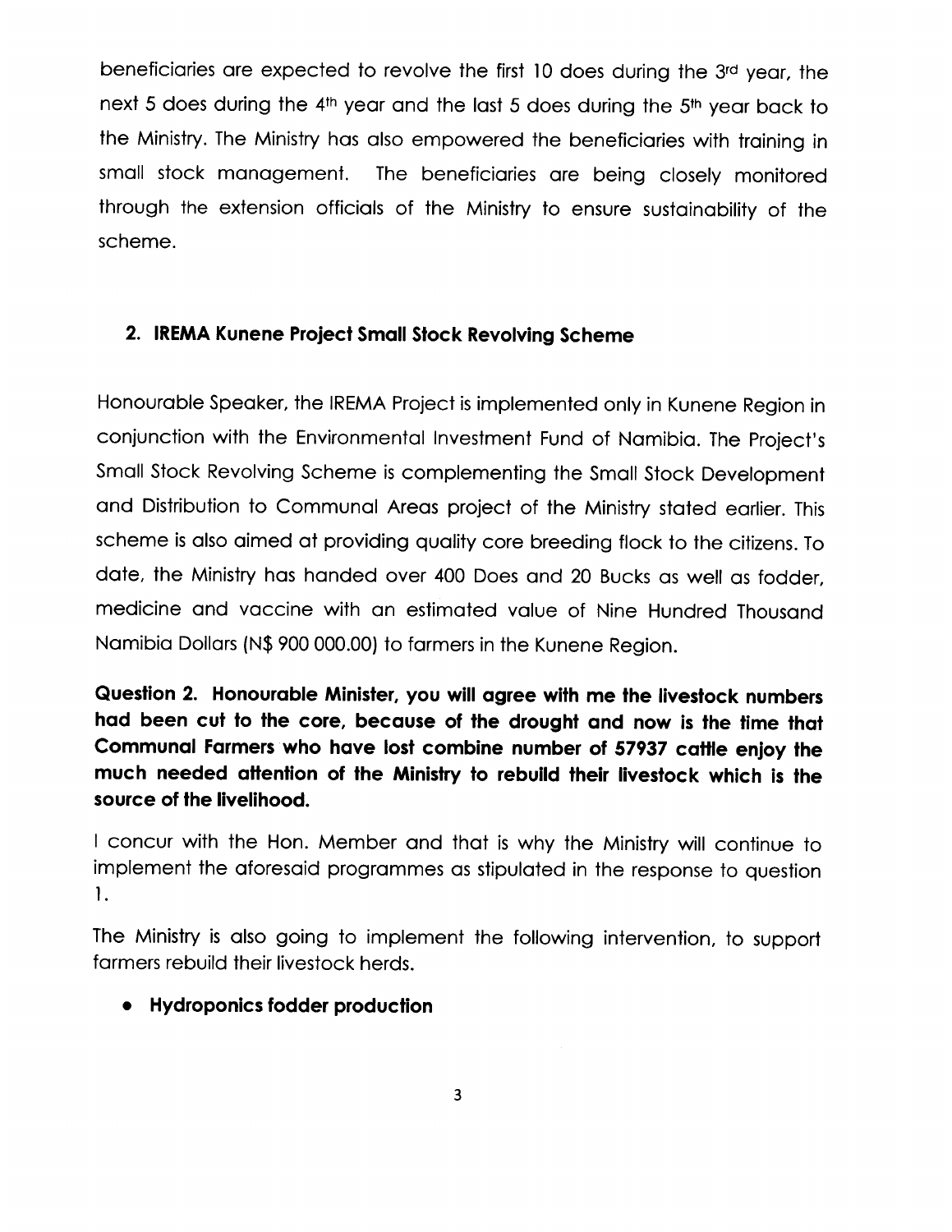The Ministry, through a resolution of Cabinet, has initiated a non-mechanized Small Scale Farmer Hydroponic Fodder Production Scheme at farm or household level. As part of the hydroponic scheme a total of 138extension staff have been trained as trainer of trainers and 800 farmers were trained in hydroponics fodder production countrywide.

### **• Emergency Livelihood Support to Drought Affected Communities in Namibia**

In addition, the Ministry, in conjunction with the Food and Agriculture Organization (FAO), has also introduced the project known as Emergency Livelihood Support to Drought-affected Communities in Namibia to assistfarmers to maintain their core breeding stock. The project supported 3,343 livestock dependent smallholder farming households equating to approximately 14,709 people in 7 targeted regions of Kharas, Hardap, Kunene, Ohangwena, Omaheke, Erongo and Omusati Regions.

One hundred and **(forty eight thousand and nine hundred and ten (148,910»** small stock, goats and sheep as well as **(twenty five thousand five hundred and eighty (25,580))** cattle belonging to the beneficiaries received fresh green barley fodder produced hydroponically in 79 greenhouse structures set up at various selected sites in the targeted regions hardest hit by protracted drought conditions. In addition, all the livestock were also vaccinated against various important diseases and treated for internal and external parasites, as well as received multivitamin metabolic injections to boost the immune systems and overall health status of their livestock.

**(Three thousand three hundred and forty three (3,343»** direct beneficiaries received training in hydroponic, fodder production and are in a position to produce fodder from the structures for themselves. They also received basic training on livestock feeding from Extension staff who were in turn trained through the FAO project by local hydroponic experts from Namibia National Farmers Union.

The Ministry of Agriculture, Water and Land Reform (MAWLR) through its Extension offices will continue to capacitate farmers to produce their own fodder and thiswill enable farmers to build resilience to climate change.

#### **• Review of the Drought Policy**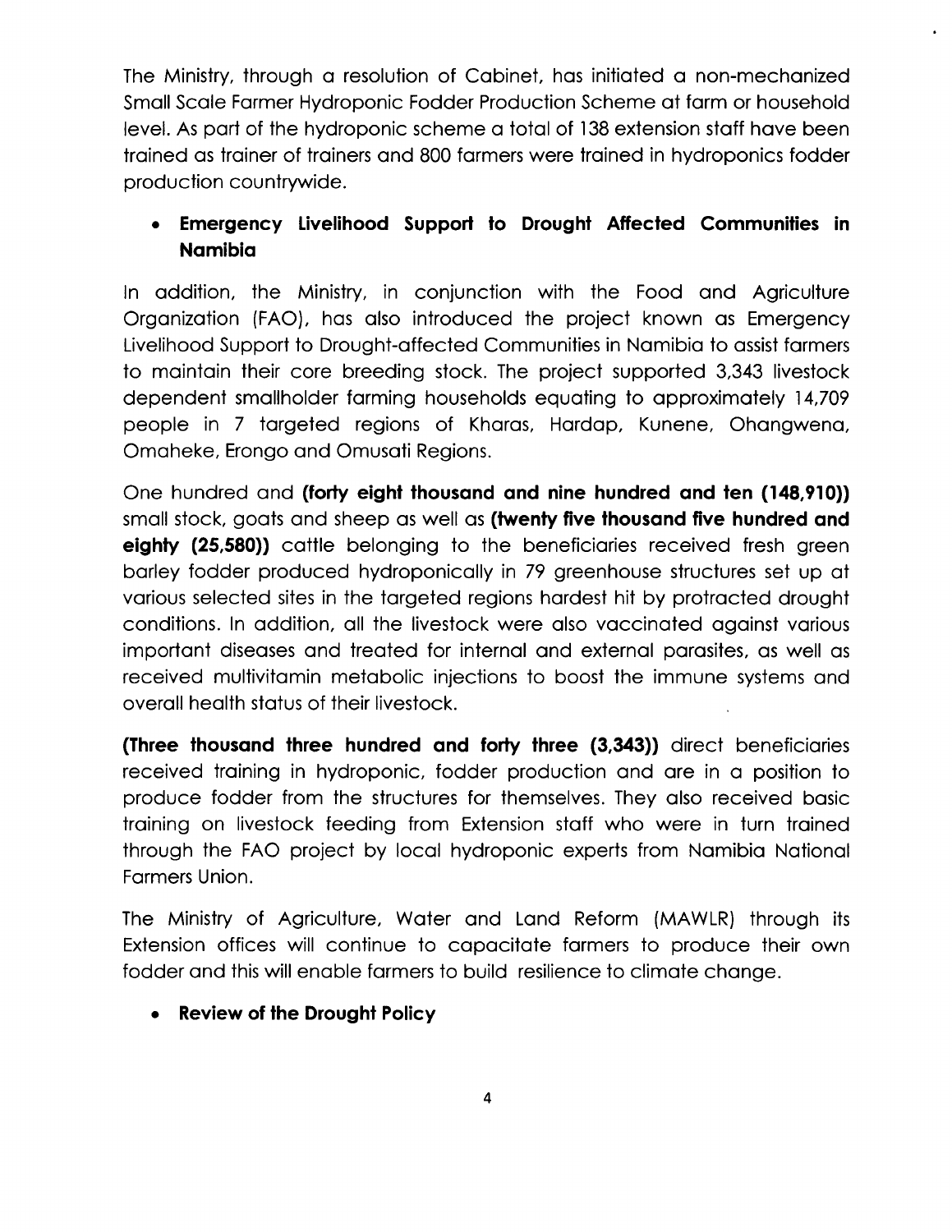#### **Honourable Speaker Honourable Members**

The Ministry of Agriculture, Water and Land Reform (MAWLR) is in the process of reviewing the Drought Policy in order to address the short comings within the Policy as well as to strengthen strategic interventions. Therefore, the industry and stakeholders will be consulted to provide their inputs and as one of the interventions to be proposed is the recovery programme, restocking which is absent from the current Drought Policy. As we are recovering from the devastating drought of 2018/2019 farmers should be encouraged to allow the grazing (veldt) to recover before they restock, in order to avoid the permanent loss of perennial grass species.

I trust the Honourable members find the responses in order.

#### **I thank you for your aHention.**